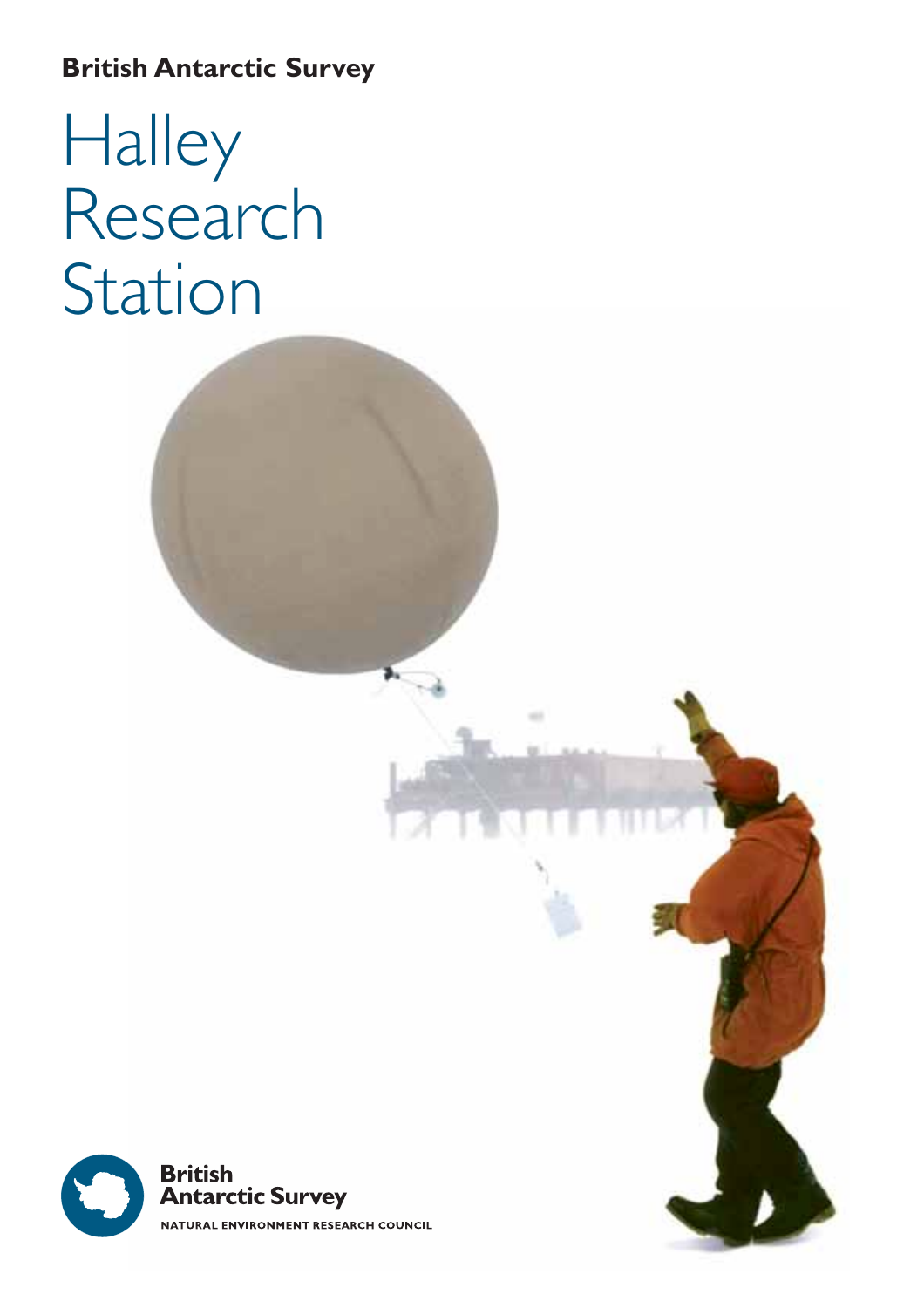## Halley V

*Halley V took six years from being conceived at the drawing board to its commissioning in February 1992. It is novel in that the three main buildings sit 4 m above the snow on independent jackable steel platforms. The largest is the Laws Building (accommodation) which is 59 m long, 14.6 m wide and 3 m high.The smaller Simpson Building (meteorology and ozone studies) and Piggott Building (upper atmospheric sciences) house specialist laboratories.The height of the platforms above the ice shelf affects the local wind turbulence and the build-up of drifting snow. Each summer the platforms are raised an average of 1m to compensate for the accumulated snowfall. In addition, the supporting legs can be realigned to correct for distortion caused by differential movement in the flow of the ice shelf beneath.*



The huge HF radar array allows scientists to study more than three million square kilometres of space above the South Pole

The station receives its food, fuel, medical and scientific supplies by ship

#### **The Station**

The **Laws Building** comprises three sections, a services/technical support area, living area and sleeping quarters. Diesel engines provide electrical power and their waste heat warms the buildings and melts snow to provide water.The living area includes a darkroom, lounge, library, dining room, kitchen, computer room, base commander's office, communications room, recreation room, storage areas, washrooms, a hospital and a surgery. There are 20 two-person bedrooms.The winter station complement ranges from 14 to 18 and includes scientists, support staff and a doctor. Summer visitors are accommodated in the **Drewry Building**, a self-contained building on skis that is towed to a fresh site each year to avoid burial, and also serves as an emergency refuge.The **garage** was the first building to be built at Halley using this ski design.

Large boxes have to be hauled 12 km by tractor from the unloading point to the station

> Kitchen and food stores

**Generators** 

The Simpson building contains the ice, weather and ozone observing laboratories

> A melt-tank uses waste heat from the generators to melt snow for water

During severe blizzards scientists use hand lines to guide them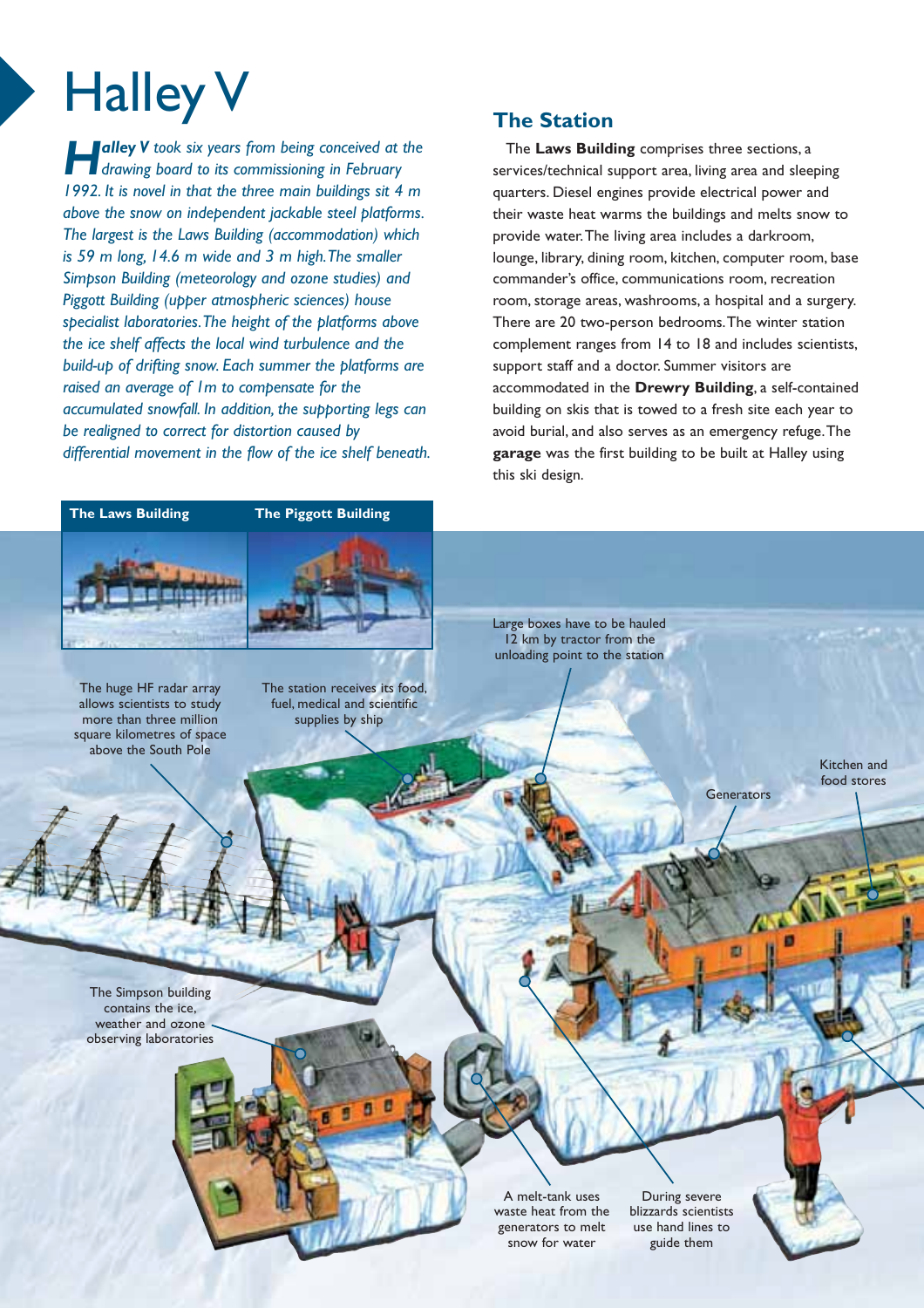#### **Climate, Ice and Ozone Studies**

Studies at Halley station are crucial for a global perspective on ozone depletion, atmospheric pollution, sea level rise and climate change.

**Meteorological data** has been collected since 1956, together with a dozen other stations in East Antarctica it provides a climatic database for an area larger than Europe.The data, sent by satellite to weather forecasting centres in the northern hemisphere, has an immediate use. However, the database is also vital for informing all aspects of climate change research.The flatness of the ice shelf provides one of the best natural laboratories in the world for studying the dynamics of the atmosphere close to the ground.This is used to improve the representation of high latitude processes in General Circulation Models used for climate modelling. It also provides a link between



Helium-filled balloons, tracked by radar, allow scientists to study the winds and temperatures above the Earth's surface.

Each building is on a steel platform held 4 m above the snow by mechanical jacks

tractor with snow shovel

**Caterpillar** 

A well-equipped gym helps staff keep fit

**The Clean Air Sector Laboratory (CASLAB) is used to study snow and air chemistry and is located nearly 2 km from the main Laws building**



the atmosphere and the ice. BAS glaciologists use ice cores obtained from several regions of the Antarctic to study past climate.A sophisticated atmospheric chemistry laboratory at Halley is providing new insights into the chemistry of



**Balloon launched radio-sondes provide meteorological data for forecasting**

the air/ice interface, levels of pollution and a range of processes critical for interpreting ice core data.

> **Ozone** has been monitored at Halley since 1956.A spring-time depletion in stratospheric ozone was discovered by BAS in 1985, and this led very quickly to the international response to curtail production of Chlorofluorocarbons (CFCs). Halley lies

> > under the ozone hole and monitors key chemical constituents of the stratosphere.



**Ozone and other chemical species of the stratosphere are monitored** *(Courtesy NASA)*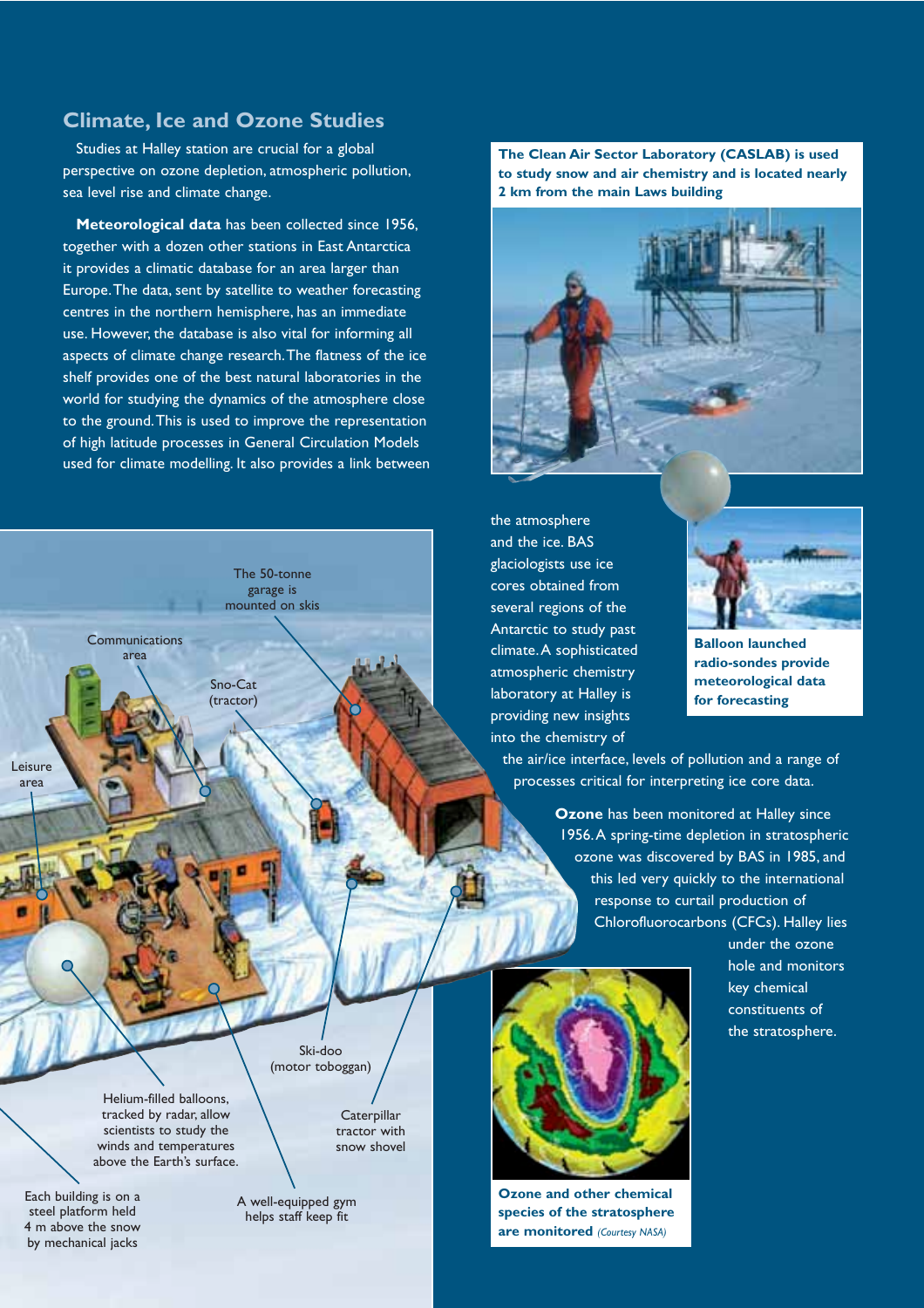#### **Geospace Research**

The near-Earth region of interplanetary space (called Geospace) is dominated by the interaction of the Sun's atmosphere with the magnetic field of the Earth. Understanding the physics of geospace is of increasing importance. Periodic increases in solar activity create magnetic storms that affect a wide range of technical systems on satellites, impact radio communications and power-line transmission. Halley, lying at the edge of the southern auroral zone, is ideally situated for **geospace research**. A suite of powerful radio, magnetic and optical



instruments, including the Southern Hemisphere Auroral Radar Experiment (SHARE) radar, provide a comprehensive picture of the consequences of solar activity in the upper atmosphere (above 100 km). Instruments monitor an area of around three million square km of geospace above the South Pole. Halley is also the focus of the BAS Low Power Magnetometer (LPM) network, a suite of ten unmanned monitoring stations distributed between Halley and the United States South Pole station, which also contribute to geospace research.

At around 85 km, the mesosphere is the coldest part of the Earth's atmosphere and is at the boundary between geospace and the stratosphere.This region has long been inaccessible to instrumentation but Halley now has a suite of state-of-the-art radio and optical instruments for observing the mesosphere's temperature and wave activity.This instrument suite completes the ensemble at Halley and allows the Earth's atmosphere to be studied from ground level to its very outer limits.

Halley station provides sophisticated computing and digital communication facilities.This is crucial for BAS operational requirements as well as enabling participation in numerous international scientific programmes and international data gathering activities such as the world meteorological network.

**Disconduction and**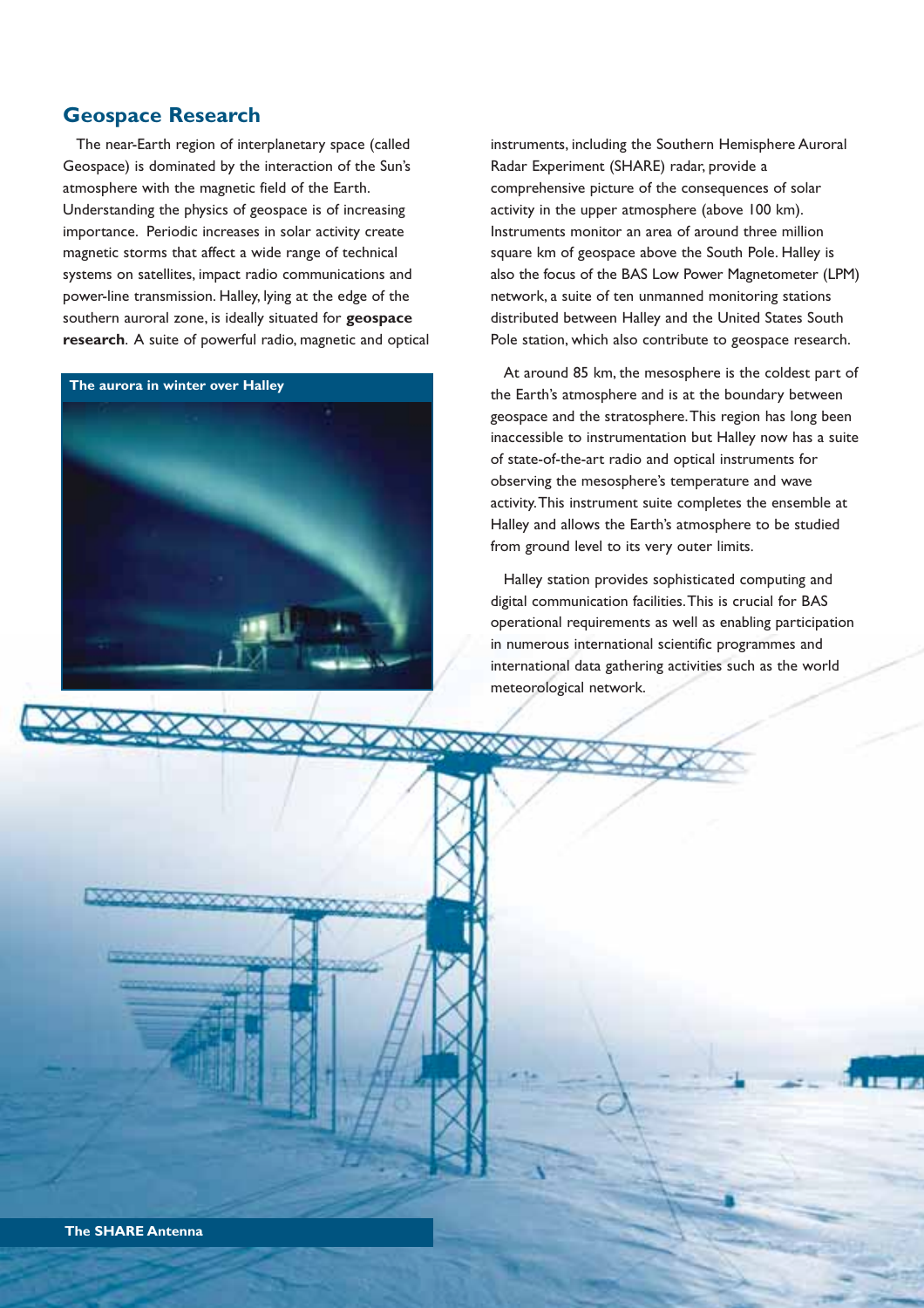#### **History of Halley Station**

**Halley I (see opposite) ▶** 

*Halley II* **was built in 1967 and was closed in 1973** ▼



*Halley III* **was a series of prefabricated huts housed inside corrugated steel tubes and was occupied from 1973-84** ▼



*Halley IV* **comprised of two-storey huts housed inside tubes constructed from interlocking plywood-faced panels. It was occupied from 1983-1992** ▼



Halley V is the fifth station to be built on the Brunt Ice Shelf, Coats Land.The first was established in 1956 by the Royal Society for the International Geophysical Year (IGY), 1957-1958, and named after the astronomer Edmond Halley.

**The Royal Society base at Halley Bay, established for International Geophysical Year.This station eventually became buried by snow and was closed in 1968**



The station filled an important gap in the IGY Antarctic network with studies in meteorology, glaciology, seismology, radio astronomy, ionospheric physics, aurora & airglow, and geomagnetism. Many of these studies have continued uninterrupted since 1957.

The extreme environment of the Brunt Ice Shelf poses great technical problems to builders with blizzards and snowdrift eventually burying everything. Buildings disappear beneath the snow, requiring ever-lengthening vertical shafts to provide access to the outside world. Because of burial by snow and movement of the ice shelf it was necessary to replace and re-site the first Halley station in 1967, and subsequent stations in 1973, 1983 and 1992; all being abandoned before being crushed by the weight of overlying snow.

> Halley Research Station is re-supplied by ship once during the Antarctic summer. Cargo is normally off-loaded onto sledges

on the sea-ice, and towed by tracked vehicles up ramps of drifted snow onto the ice shelf and 12 kilometres

inland to the station. At times, lack of a suitable snow ramp has lengthened the re-supply route from the ship to the station to 60 km. 24 hours of daylight allow cargo-work to continue around the clock.

**A Sno-Cat hauls supplies from the ship to the station across sea ice**



**Buildings built on the moving ice shelf,** ▲ **eventually become buried by snow and break off in icebergs.This is Halley III emerging from the edge of the ice shelf**